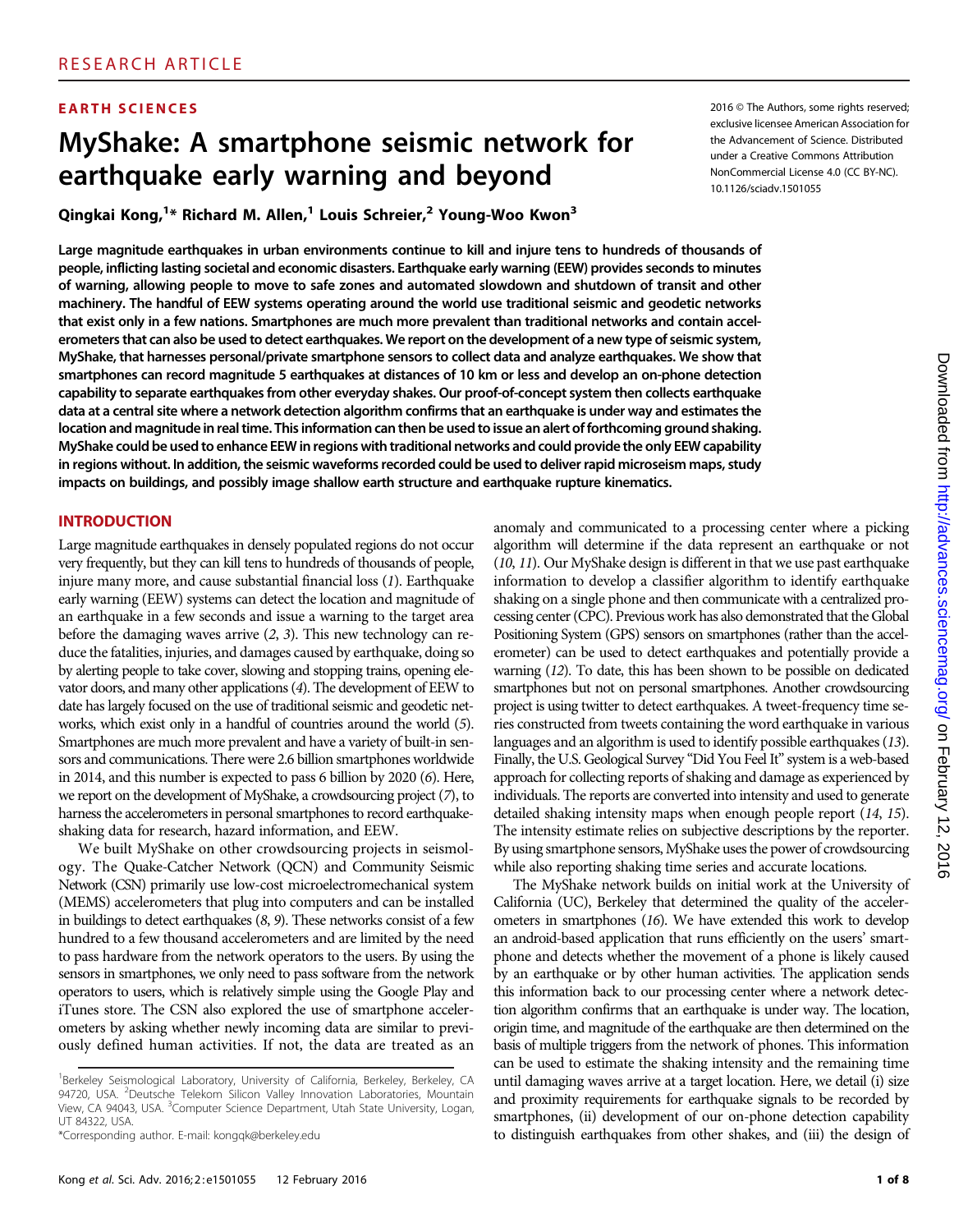a network detection algorithm to operate at the processing center to confirm when an earthquake is under way, and to locate and characterize it. This has been achieved within the real-world constraints of building an android application that runs in the background on private phones without draining power.

### RESULTS

To better understand which earthquakes we can record on smartphones, we determined the noise floor (17) of the accelerometers on multiple android phones by placing them in a basement and allowing them to record for 1 month. The noise floor of the phones contains the internal noise of the phone itself plus other environmental sources in a quiet basement. Once this level is known, we can assess the necessary size of earthquakes such that the ground-shaking amplitude exceeds the noise. Figure 1 compares the noise floor of the test phones to the amplitude of shaking for various magnitude earthquakes at 10 km (18). All phones are sensitive to the shaking for magnitude 5 (M5) or larger earthquakes at 10 km or less from the phone in the frequency range of 1 to 10 Hz, and all are capable of recording the longer periods of larger magnitude events. There is a gradual improvement in the sensor capabilities with the release date of the phone (see the color change from cold to warm). The more recent phone models are sensitive to shaking for M3.5 at 10 Hz. The in-phone accelerometers can record shaking for the earthquakes that do damage in the frequency range that causes most damage (1 to 10 Hz). Also, we expect the quality of the sensors in phones to improve further with time. The HP MEMS accelerometer (blue; Fig. 1) was recently developed for seismic imaging applications (19). It is currently too expensive for inclusion in smartphones but illustrates that MEMS sensors can have similar capabilities to more traditional strong motion sensors [Berkeley Seismological Laboratory (BKS) station; Fig. 1].

Next, we determined how well phones can record the true shaking during an earthquake. Both the quality of the sensor and how well the phone is coupled to the ground play key roles here. To anwser this question, we put multiple phones on shake tables some bolted to the table, and others not bolted down and able to slide freely. Our results confirm previous findings (16, 20) that phones bolted to shake tables are capable of recording ground motion accurately between 0.5 and 10 Hz. We also tested phones placed freely on the shake table because personal phones are not bolted to the ground. Figure 2 shows a three-dimensional (3D) shake table test with the peak acceleration of 0.5g. The phone under testing had some relative motion with the table, but minimal. We can see that the waveform of the phone and the reference accelerometer are very similar, and the frequency response of the phone acceleration is good from 0.5 to 10 Hz. In a 1D shake table test with a sweep signal (gradually increasing amplitude and frequency), we found that it was not until the horizontal accelerations reached a specific threshold, in this case  $\sim 0.3g$  and above  $\sim 3$  Hz, that we started to see sliding. When the phones slid, it had the effect of clipping the peak amplitudes, although the frequency content remained similar (Fig. 3). This is a limitation of the data recorded, and we must recognize that recorded amplitudes are lower bounds on the actual value.

Given that a smartphone can record earthquake shaking, the key challenge for a smartphone network using private/personal phones is the ability of installed phone applications to separate earthquake shaking from everyday motion of the phone. Figure 2A shows 12 hours of three-component acceleration data that were recorded on a smartphone. The figure shows both human activities and the M6.0 Napa earthquake on 24 August 2014 (21) at the very end of the waveform. Figure 2B shows the zoomed-in view of the accelerations associated with the Napa earthquake recorded on the same phone.

To develop an algorithm to separate earthquake shaking from human activities, we first developed an application for android smartphones to trigger on significant motions and send the data to a CPC. It has been designed for distribution to personal/private phones and has a trigger algorithm that runs in the background, continuously monitoring the accelerometer. It uploads parameters and data to our CPC when triggered. Functionality at the CPC allows us to (i) monitor and change the operational parameters on the users' phones, (ii) collect heartbeat



Fig. 1. Noise floor of the phones. Noise floors of the smartphones color coded by the phone release date (also shown in the legend as MM/YY). Dashed black lines are typical ground motion amplitudes of earthquakes 10 km from the epicenter for various magnitudes. Noise floor for high-quality MEMS sensor (HP MEMS, blue) and a typical force-balance accelerometer from a regional network (BKS in northern California, purple) are also shown.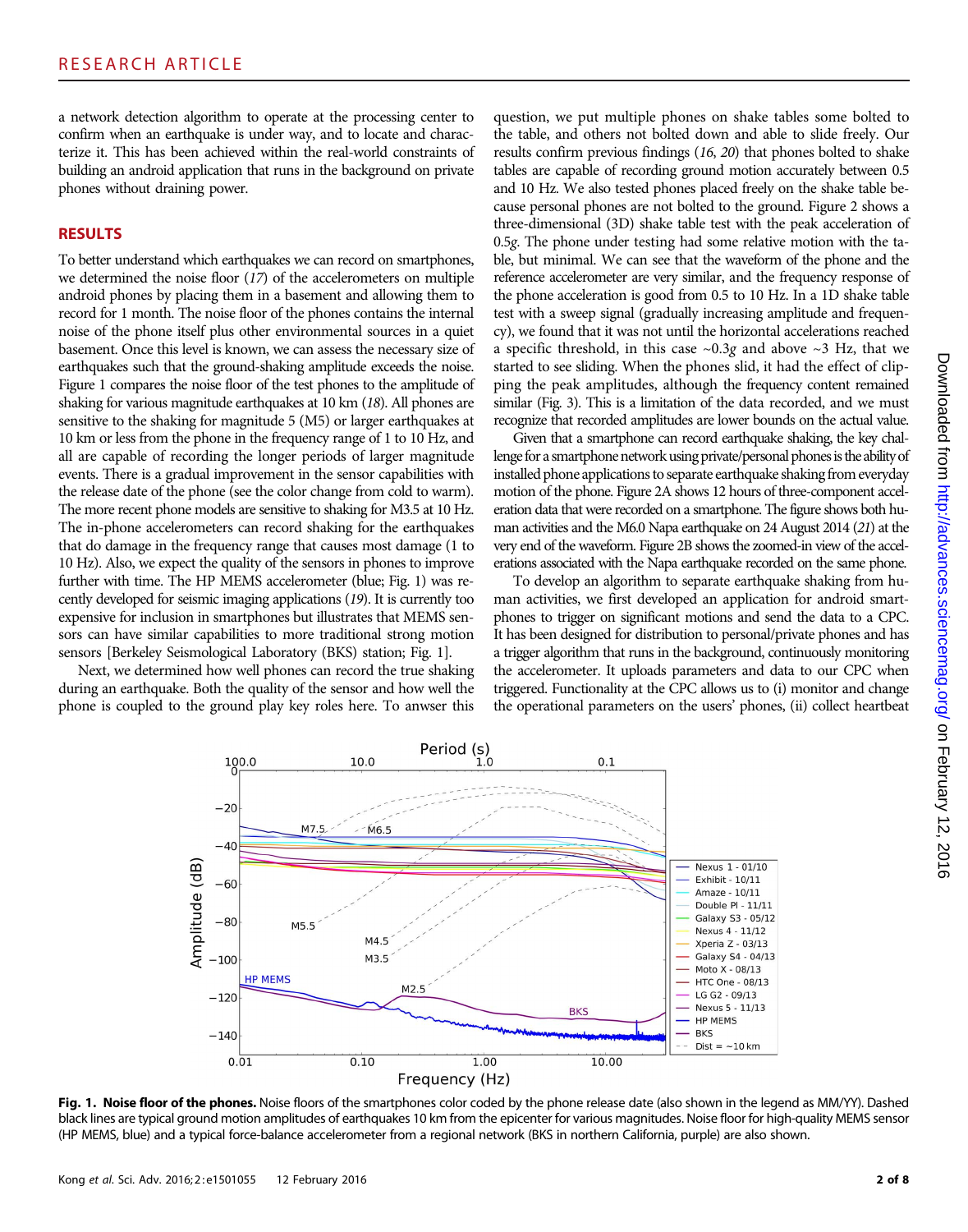

Fig. 2. 3D shake table test. The input seismogram is from a real earthquake that has been modified for IEEE-693-2005 tests. (A) Waveform comparison between phone (blue) and reference accelerometer (red) recordings from an input signal that has peak acceleration of 0.5g. (B) Spectrum comparison of  $Y$  components. The  $X$  and  $Y$  components are in the plane of the phone, which is lying flat on the horizontal shake table and is not attached. The  $Z$  component is perpendicular to the plane of the phone and is vertical for this test.

and state-of-health information from the phones, (iii) collect autonomous phone-trigger information, (iv) trigger phones from CPC to record data, and (v) upload waveform data for autonomous and CPC triggers. A small release of MyShake in November 2014 deployed the application on 75 phones (fig. S1). A key issue for a crowdsourcing application to be successful is minimizing the impact on the users: for phones, this means minimizing power usage. The MyShake application currently uses about the same power that a smartphone uses when it is on but is not being used. For most users, a phone running MyShake does not need to be charged more than once every 24 hours.

Using the data collected, we developed an artificial neural network (ANN) approach to identify the different characteristics of earthquake and human motions (see the Supplementary Materials for details). The algorithm assesses 2-s windows of data and determines if the motion is likely an earthquake or not. We first train our algorithm with data from three sources: everyday motion recordings uploaded to our CPC from the MyShake release as described above, phone recordings of earthquakes from shake table tests, and seismic data from traditional networks in Japan that were modified to reproduce smartphone-quality records, which are described in the Supplementary

Materials. We tested a total of 18 characteristics identifying the three best features: the interquartile range of the acceleration vector sum (IQR), the maximum zero crossing rate (ZC), and the cumulative absolute velocity of the acceleration vector sum (CAV). IQR is an amplitude parameter that shows the middle 50% range of amplitude of the movement. ZC is a simple frequency measure that counts the number of times that the signal crosses baseline zero. CAV is a cumulative measure of amplitude on the three components in the time window and is determined as follows:

$$
CAV = \int_0^2 |\alpha(t)| dt
$$
 (1)

where  $\alpha(t)$  is vector sum of the three-component acceleration.

Figure 4C shows how IQR (a measure of amplitude) and ZC (a measure of frequency) separate earthquakes from non-earthquake motions. Earthquakes are high frequencies with moderate amplitudes, whereas everyday motions are lower frequencies but high amplitudes or very low amplitudes but high frequencies. The IQR and ZC are the best two parameters to separate earthquakes from ordinary motion, but adding CAV can provide some additional information to help improve performance (Fig. 4D).

The trained ANN algorithm is then applied to U.S. earthquake data modified to phone-quality records as well as to a separate set of everyday motion data (Table 1). Ninety-eight percent of the earthquake records within 10 km of the events are recognized as earthquakes; the success rate reduces with increasing distance and decreasing magnitude as expected. Ninety-three percent of the everyday motions are correctly recognized, meaning that for an operational system, we expect ~7% of phone triggers to be false (earthquake) triggers.

The final component of our system is a network detection algorithm running at the CPC to confirm when an earthquake is under way and to estimate source parameters from multiple triggered phones in a region. When a phone determines that it is recording an earthquake, two types of data are passed to the CPC: (i) the trigger information including trigger time, phone location, and the maximum amplitude of the three components and (ii) the waveform data that contain three-component acceleration from 1 min before the trigger to 4 min after. The trigger information is easier to upload rapidly via cellular or Wi-Fi networks and is what we use for real-time processing. The waveform data are currently uploaded with a lower priority and only uploaded when the phones are connected to Wi-Fi and power.

Our first-generation network detection algorithm is based on current EEW ElarmS-2 methodologies (22). It searches for a temporal and spatial cluster of triggers and requires greater than 60% of operating active phones to have triggered within a 10-km radius region for an event to be declared (see the Supplementary Materials for details). Once an event is created, the algorithm will continue to update the origin time, location, and magnitude of the earthquake based on the continuous flow of trigger information. Currently, the origin time is set to the earliest trigger time, and the centroid of the all the triggered phones within 10 km of the phone trigger is used as the epicenter. Our first-generation magnitude estimation is based on expected ground-shaking amplitude as a function of distance. We use the peak ground acceleration (PGA) and the distance of the station to estimate the magnitude using the following regression relation based on the earthquake data from Japan that were modified to reproduce smartphone-quality records

 $M_{\text{est}} = 1.352 \times \log(\text{PGA}) + 1.658 \times \log(\text{distance}) + 4.858$  (2)

where PGA is the maximum absolute amplitude from the threecomponent acceleration, and distance is the epicentral distance derived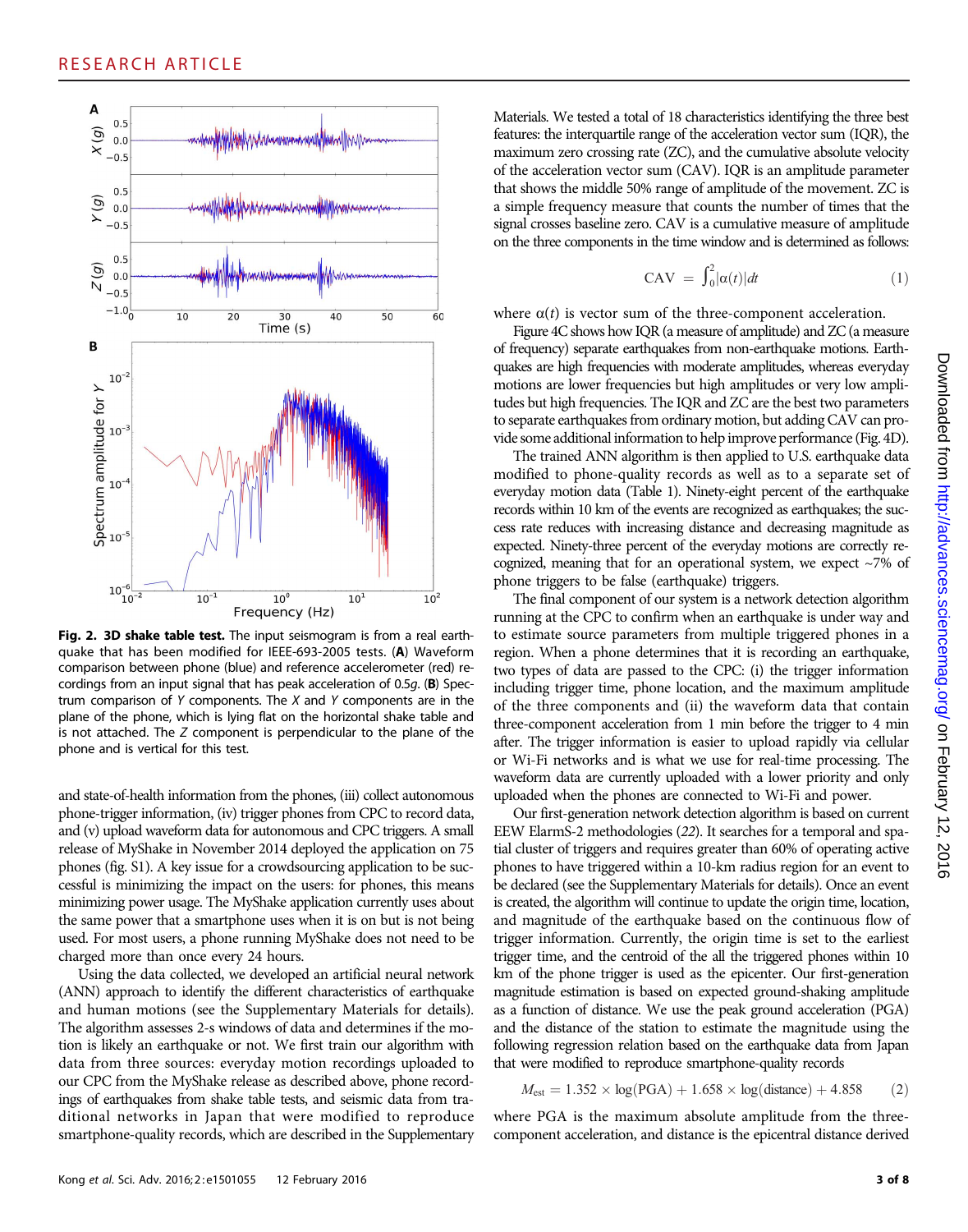

Fig. 3. Shake table test with an input sweep signal (0.5 to 7 Hz). (A) Waveform comparison between a phone fixed on the table (blue), a phone placed freely on the table (black), and the reference accelerometer attached to the table (red). (B) Frequency domain comparison of the signals in (A). (C) Calculated correlation coefficient and RMS (root mean square) ratio between the signals recorded by the phone placed freely on the shake table and the reference accelerometer. The correlation coefficient is a measure of the phase match, and RMS is a measure for amplitudes match. We used a 1-Hz frequency band to filter the record and calculate the coefficient with a step frequency of 0.1 Hz. The x axis is the center frequency of the frequency band. The correlation coefficient shows how well the phase is recorded by the phone, and the RMS ratio shows the amplitude recovery. Above 2 to 3 Hz, the phone starts to slide, so the full amplitude is not recovered; however, the phase is recovered up to 7 to 8 Hz.

from the phone location and estimated location of the earthquake. Figure 5 compares estimated magnitude and the real magnitude for both individual phone (blue dots) and the average event estimates (red pluses). We can see that most of the estimated magnitudes are within 1 magnitude unit for individual phone, and all average event estimates are within 1 magnitude unit. When the network consists of many more phones, we might expect the uncertainty in the magnitude to be reduced. However, we must also recognize that phone-based amplitude estimates must be treated as lower bounds given the possibility of decoupling. Given these uncertainties, it is clear that having even a single observation from a traditional seismic station could make a significant difference, providing some "ground truth" to the magnitude estimate.

The final step for an alert is to estimate the shaking intensity and time until shaking at a user's target location. This is relatively straightforward using the estimated event epicenter, origin time and magnitude, the user's location, and S-wave travel time curves and ground motion prediction equations (23) just as with the current EEW system in California.

It is a known problem that magnitude estimates based on peak shaking observations from seismic stations saturate (24, 25): This will also be a problem for MyShake. There are several possible improvements. First, the smartphone-based magnitude estimate could be improved by updating the magnitude on the basis of the area experiencing strong shaking. Stronger magnitude earthquakes cause strong shaking over large areas. Another possibility is to make use of GPS-based permanent ground displacements as is being currently done with the more traditional network-based early warning systems (26, 27). It was recently shown that smartphone-based GPS observations could be used for EEW (12). The challenge when using only GPS on smartphones is that GPS is very power-hungry. A possible hybrid would be to start monitoring the GPS on a phone when the MyShake classifier identifies an earthquake. This could provide an updated magnitude estimate that does not saturate and would not suffer from the power issues associated with a GPS-only approach.

We applied the network detection algorithm in a simulated real-time manner to phone-like triggers for U.S. earthquakes (Table 1). Almost all stations close to the epicenter (within 10 km) were triggered. Figure 6 shows performance snapshots for the M5.1 La Habra earthquake (28), which had the poorest success rate in triggering on individual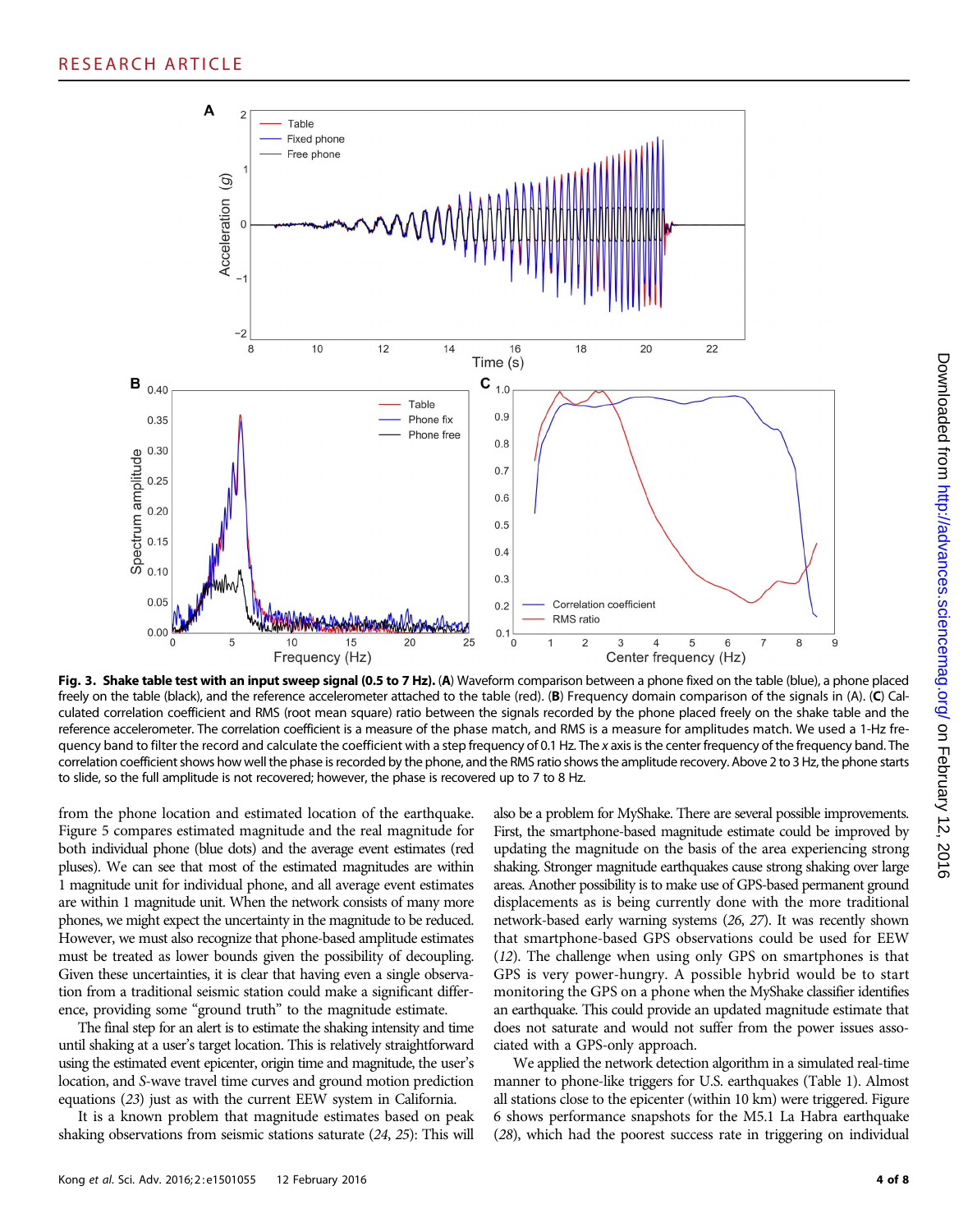

Fig. 4. Earthquake recorded by phone and classifying earthquakes. (A) Example of 12-hour three-component acceleration record from a private/ personal Samsung Galaxy S4 phone starting at 4:00 p.m. (23 August 2014). It shows the accelerations of everyday human motions for the first ~8 hours, then appears stationary during the night. The red box at the end of the figure highlights the time window of  $(B)$ .  $(B)$  One minute of data from the period shown in (A) at the time of the M6 Napa earthquake 38 km from the phone. The earthquake occurred at 3:20:44 a.m. local time. (C) Scaled feature plot showing IQR versus ZC for the classifier training data set. The blue dots are the centroids of human activities, and the red dots are the earthquake features. (D) 3D plot of the three features we used to distinguish earthquakes. Adding the CAV to IQR and ZC drags some of the human activates (blue dots) to the third dimension but not the earthquake data, which helps improve the results. EW, east-west; NS, north-south; UD, up-down.

Table 1. Performance of the ANN algorithm. Performance of classifiers when applied to earthquake and non-earthquake data not used to train the ANN algorithm. In the case of earthquake data, the percentage of records that were correctly classified as earthquakes is shown along with the number of records (in parentheses) for various earthquakes recorded within various distances of the epicenter. For the everyday human activity data, the percentage correctly identified as non-earthquake and falsely identified as earthquakes is shown.

| Earthquake classification     | Within 10 km             | Within 20 km       | Within 30 km |
|-------------------------------|--------------------------|--------------------|--------------|
| 1989 Loma Prieta M7           | 100% (2/2)               | 100% (4/4)         | 100% (11/11) |
| 1994 Northridge M6.7          | 100% (4/4)               | 100% (19/19)       | 100% (29/29) |
| 2004 Parkfield M6             | 95% (19/20)              | 90% (35/39)        | 86% (36/42)  |
| 2014 Napa M6                  | 100% (2/2)               | 75% (6/8)          | 42% (10/24)  |
| 2014 La Habra M5.1            | 100% (13/13)             | 42% (22/52)        | 25% (30/120) |
|                               |                          |                    |              |
| Human activity classification | Non-earthquake (correct) | Earthquake (false) |              |
| 20150201-20150228             | 93% (3562/3823)          | 7% (261/3823)      |              |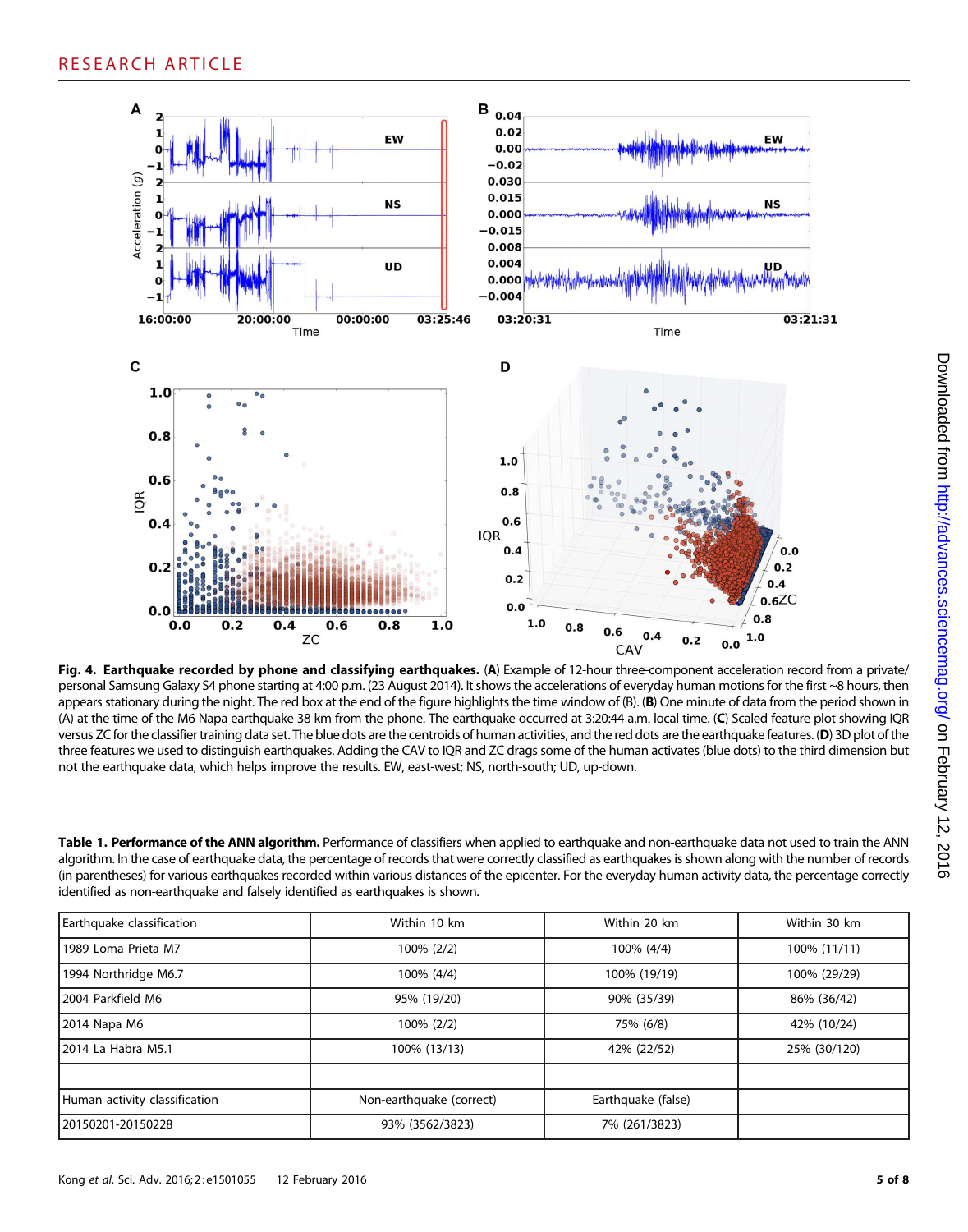phone-like waveforms due to the relatively small magnitude compared with other test earthquakes (Table 1). The figure shows the location of the triggers at each time step clearly showing the radiating nature of the ground motion and associated triggers. The earthquake is first identified 5 s after the origin time (Fig. 6B). The error in the initial magnitude estimate is 0.1 magnitude units, the location error is 3.8 km, and the origin time error is 1.7 s (table S2). The performance of this MyShake simulation is similar to the actual performance of the real-time ShakeAlert/ ElarmS EEW system (29), which issued its first alert 5.3 s after the origin time with an initial magnitude error of 0.8, location error of 1.5 km, and origin time error of 0.2 s. In reality, when we have a denser phone network, we would expect the application to detect the earthquake faster. Movies S1 and S2 show performance animations for the 2014 La Habra and 2004 Parkfield (30) events, respectively.

We also conducted 1000 simulations that incorporate random human activity triggers as well as earthquake triggers to explore system performance for different densities of phones (see the Supplementary Materials). We found good performance (similar to the La Habra example) when there are 300 or more phones in a 111  $\times$  111-km region, corresponding to an average distance between phones of 6.4 km (table S3). If the number of phones drops to 200 in the same region, then out



Fig. 5. Estimated magnitude. Comparison of our estimated magnitudes with the real magnitude for earthquakes in Japan using phone-like data. The green line is the 1:1 line, and the two gray lines are the 1 magnitude unit shift. Each blue point is the magnitude estimate at a single simulated phone. The red pluses are the average event estimates, which is the average of multiple single phone estimates.

of 1000 simulations, we found 32 events that were not detected, that is, 3% of events were missed. In addition to missing some earthquakes, the accuracy of the locations and origin times is degraded. We also conducted a second group of 1000 simulations without earthquakes, just false triggers. None of these generated a false event. This is because we require >60% of active phones within a 10-km radius region to trigger for an event declaration. Our ultimate design goal is to have much smaller distances between active phones (less than 6.4 km), yet we must recognize that the network algorithm will need to be modified to reflect the active network, and these changes may need to happen in real time.

### **DISCUSSION**

The MyShake project to date demonstrates proof of concept for a smartphone-based seismic network that provides instrumental recordings of ground shaking in damaging earthquakes and potentially delivering EEW. What is key to this study is that the system has been designed for and tested on privately-owned smartphones, of which there are billions. To harness the full potential of crowdsourcing, scientists must use sensors that are already being used by consumers, develop systems that can harness the data from these sensors with minimal impact to the owners, and provide the owners with real benefits to participating. MyShake uses the accelerometers on common smartphones, which is freely available from the Google Play store for easy installation and automatic update, and uses minimal power, meaning phones only need to be recharged daily as commonly practiced, and participation leads to delivery of earthquake hazard information and could include the delivery of earthquake-shaking alerts. MyShake details and updates can be found online (31).

In the future, existing EEW systems that use traditional seismic and geodetic networks could benefit from MyShake just as MyShake could benefit from integration of data from traditional networks. As described above, observations from even one traditional seismic station could help reduce uncertainties in MyShake earthquake estimates. Likewise, a handful MyShake phone triggers could be used to confirm a preliminary earthquake detection from one or two traditional network station triggers; most traditional EEW systems require several stations to trigger before issuing an alert. Finally, and perhaps most importantly, MyShake could deliver alerts in regions that have little in the way of traditional seismic networks. This includes Haiti and Nepal that both had recent devastating earthquakes, and other high



Fig. 6. Snapshots of trigger detections for the 2014 M5.1 La Habra earthquake simulation at 3, 5, and 7 s after the event origin time. Gray dots are stations, and pink indicates a trigger. The true earthquake (EQ) location is the red star with circles at 10-, 20-, and 30-km radius. The blue star represents the estimated event location first detected at 5 s. The magnitude estimate at each point in time is shown in the upper right.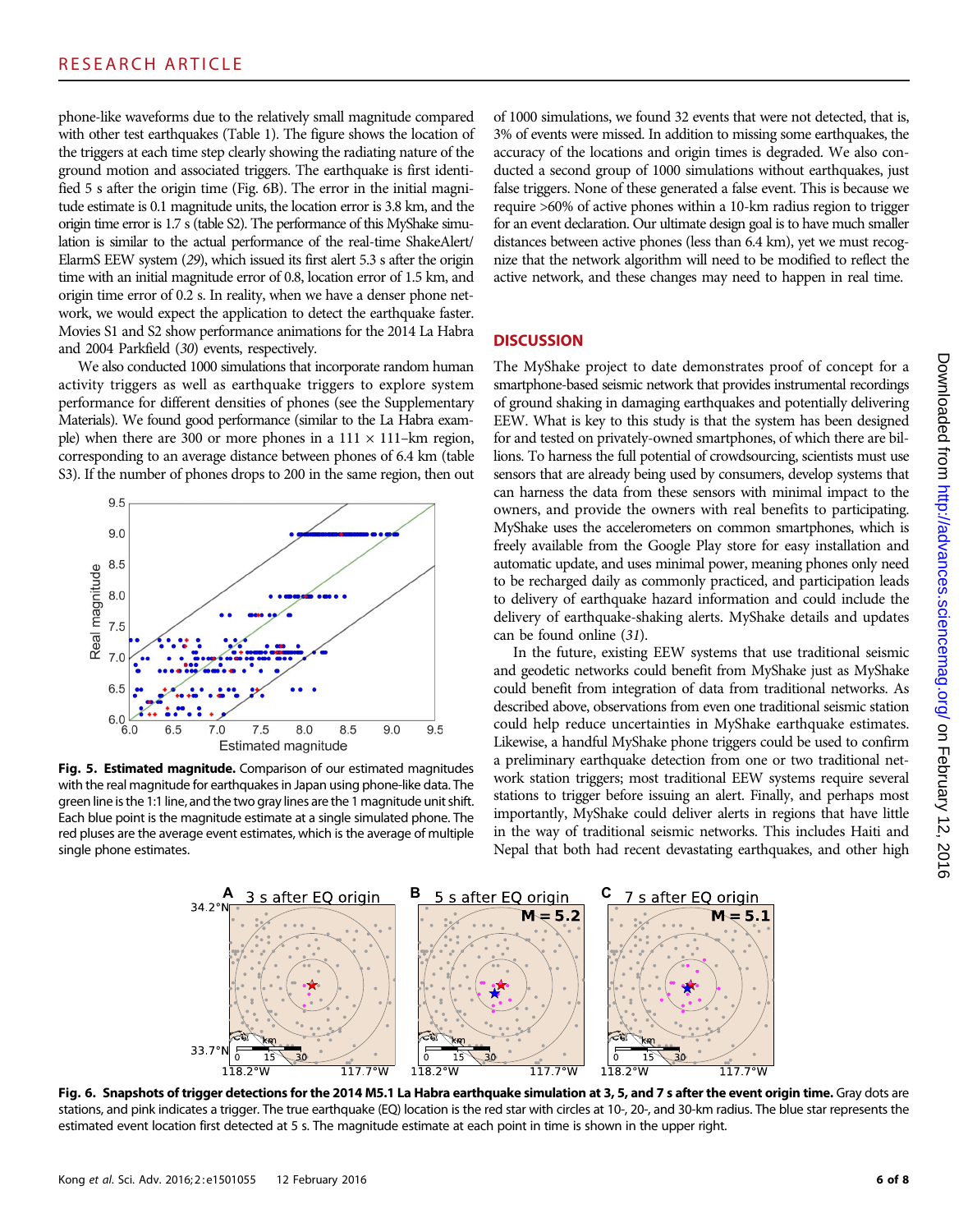hazard regions such as Iran, Afghanistan, Pakistan, Mongolia, Malaysia, Indonesia, and the Philippines. As an example, the recent earthquakes in Nepal are estimated to have killed more than 8000 people (32), in part because there are only a handful of seismic stations in the region. However, there are an estimated 6 million smartphones in Nepal (33). On the basis of the 80-km separation of the M7.8 epicenter from Katmandu where most of the fatalities occurred, a warning system could provide ~20-s warning (see the Supplementary Materials).

Finally, MyShake is first and foremost a seismic network, for which we have developed an early warning algorithm. The network could provide millions of seismic waveforms for a wide range of research activities following large magnitude earthquakes in urban environments. These could be used to generate microseism maps providing information about local amplification effects that could be used to study the impact of the shaking on buildings. The data could also potentially be used to image shallow Earth structure beneath our cities and perhaps even to image the earthquake rupture process itself.

### MATERIALS AND METHODS

#### Data collection

The MyShake application was used to collect all smartphone data used in this study. It can be installed on android phones to record acceleration data. For the noise floor tests and shake table tests, MyShake recorded continuously and saved the data locally on the phone. The human activity data were recorded using a trigger-based method, and 5 min of data was collected when the phone satisfied the trigger we described in the paper (see the Supplementary Materials for details).

#### Noise floor test

The noise floor tests were performed by putting smartphones in a quiet basement on the Berkeley campus. The phones recorded continuously for 1 month at 50 samples per second. The method used to calculate the noise floor (Fig. 1) is as described by McNamara and Buland (17).

#### Shake table test

The shake table tests were conducted at the Pacific Earthquake Engineering Research Center. The phones recorded at 50 samples per second continuously when the shake table simulated the earthquakes. A highquality reference accelerometer also installed on the shake table provided the reference traces. We then compared the recordings from the phones and reference accelerometer in both the time and frequency domain. During the tests, some phones were bolted on the shake table, whereas the rest were placed freely on the table.

#### Single phone detection algorithm design

The earthquake detection algorithm running on the phones was designed using past earthquake data (from traditional seismic networks but modified to be phone-like quality), shake table data, and human activity data recorded on the smartphones. We used an ANN to design the algorithm and to distinguish earthquakes from human activities. The processing of data and steps are described in detail in the Supplementary Materials.

#### Network detection algorithm design

The network detection algorithm is designed on the basis of the current ElarmS-2 methodologies (22). It searches for temporal and spatial clusters of triggers from active phones. We tested the algorithm on both the simulated earthquake data and simulated trigger data (see the Supplementary Materials for details).

## SUPPLEMENTARY MATERIALS

Supplementary material for this article is available at [http://advances.sciencemag.org/cgi/](http://advances.sciencemag.org/cgi/content/full/2/2/e1501055/DC1) [content/full/2/2/e1501055/DC1](http://advances.sciencemag.org/cgi/content/full/2/2/e1501055/DC1)

Data collection: The MyShake application

- Classifier analysis: Detecting earthquakes on a phone
- Network detection algorithm

Estimate waring time for Katmandu, Nepal

- Fig. S1. MyShake activity 1 November 2014 to 28 February 2015.
- Fig. S2. Example earthquake record used to train the ANN classifier algorithm.
- Fig. S3. Structure of ANN classifier algorithm.
- Fig. S4. Receiver operating characteristic curve.
- Fig. S5. Phone trigger times versus epicentral distance.
- Table S1. Accuracy score for ANN classifier with 10-fold cross-validation.
- Table S2. Simulated network detection performance for U.S. earthquakes.
- Table S3. Simulated network performance for various phone densities.
- Movie S1. Network detection animation for the 2014 M5.1 La Habra earthquake.
- Movie S2. Network detection animation for the 2004 M6.0 Parkfield earthquake.
- Movie S3. Simulation of network detection with no earthquake.

Movie S4. Simulation of network detection for an M6 earthquake. References (34–39)

# REFERENCES AND NOTES

- 1. T. L. Holzer, J. C. Savage, Global earthquake fatalities and population. Earthquake Spectra 29, 155–175 (2013).
- 2. T. H. Heaton, A model for a seismic computerized alert network. Science 228, 987-990 (1985).
- 3. R. M. Allen, H. Kanamori, The potential for earthquake early warning in southern California. Science 300, 786-789 (2003).
- 4. R. M. Allen, Seconds before the big one. Sci. Am. 304, 74–79 (2011).
- 5. R. M. Allen, P. Gasparini, O. Kamigaichi, M. Böse, The status of earthquake early warning around the world: An introductory overview. Seismol. Res. Lett. 80, 682–693 (2009).
- 6. Ericsson Mobility Report (June 2015).
- 7. R. M. Allen, Transforming earthquake detection? Science 335, 297–298 (2012). 8. E. S. Cochran, J. F. Lawrence, C. Christensen, R. S. Jakka, The Quake-Catcher Network: Citizen science expanding seismic horizons. Seismol. Res. Lett. 80, 26–30 (2009).
- 9. R. W. Clayton, T. Heaton, M. Chandy, A. Krause, M. Kohler, J. Bunn, R. Guy, M. Olson, M. Faulkner, M. Cheng, L. Strand, R. Chandy, D. Obenshain, A. Liu, M. Aivazis, Community Seismic Network. Ann. Geophys. 54, 738–747 (2011).
- 10. M. Faulkner, M. Olson, R. Chandy, J. Krause, K. M. Chandy, A. Krause, The next big one: Detecting earthquakes and other rare events from community-based sensors, Proceedings of the 10th International Conference on Information Processing in Sensor Networks (IPSN), Chicago, 12 to 14 April 2011.
- 11. M. Olson, A. Liu, M. Faulkner, K. M. Chandy, Rapid detection of rare geospatial events: Earthquake warning applications, Proceedings of the Fifth ACM International Conference on Distributed Event-Based Systems, New York, 11 to 15 July 2011.
- 12. S. E. Minson, B. A. Brooks, C. L. Glennie, J. R. Murray, J. O. Langbein, S. E. Owen, T. H. Heaton, R. A. Iannucci, D. L. Hauser, Crowdsourced earthquake early warning. Sci. Adv. 1, e1500036 (2015).
- 13. P. S. Earle, D. C. Bowden, M. Guy, Twitter earthquake detection: Earthquake monitoring in a social world. Ann. Geophys. 54, 708–715 (2011).
- 14. D. J. Wald, V. Quitoriano, C. B. Worden, M. Hopper, J. W. Dewey, USGS "Did You Feel It?" internet-based macroseismic intensity maps. Ann. Geophys. 54, 688–707 (2011).
- 15. [http://earthquake.usgs.gov/earthquakes/eventpage/nc72282711#impact\\_dyfi](http://earthquake.usgs.gov/earthquakes/eventpage/nc72282711#impact_dyfi)
- 16. S. Dashti, J. D. Reilly, J. D. Bray, A. Bayen, S. Glaser, E. Mari, iShake: Using Personal Devices to Deliver Rapid Semi-Qualitative Earthquake Shaking Information (Final Technical Report USGS G10AP00006, University of California, Berkeley, Berkeley, 2011).
- 17. D. E. McNamara, R. P. Buland, Ambient noise levels in the continental United States. Bull. Seismol. Soc. Am. 94, 1517-1527 (2004).
- 18. J. F. Clinton, T. H. Heaton, Potential advantages of a strong-motion velocity meter over a strong-motion accelerometer. Seismol. Res. Lett. 73, 332–342 (2002).
- 19. B. D. Homeijer, D. J. Milligan, C. R. Hutt, A Brief Test of the Hewlett-Packard MEMS Seismic Accelerometer (Open-File Report 2014-1047, U.S. Geological Survey, Reston, VA, 2014).
- 20. A. D'Alessandro, G. D'Anna, Suitability of low-cost three-axis MEMS accelerometers in strong-motion seismology: Tests on the LIS331DLH (iPhone) accelerometer. Bull. Seismol. Soc. Am. **103**, 2906-2913 (2013).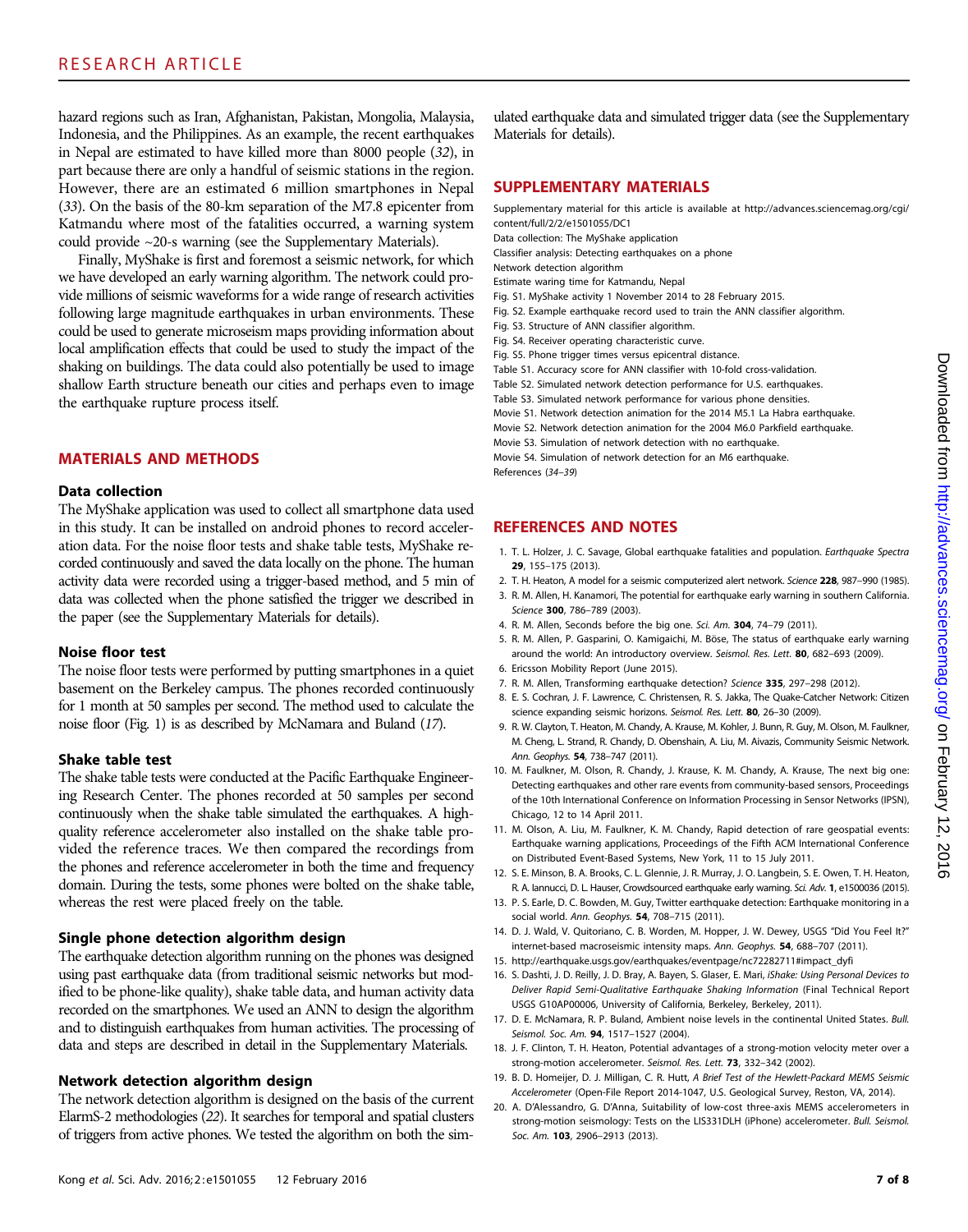- 21. T. M. Brocher, A. S. Baltay, J. L. Hardebeck, F. F. Pollitz, J. R. Murray, A. L. Llenos, D. P. Schwartz, J. L. Blair, D. J. Ponti, J. J. Lienkaemper, V. E. Langenheim, T. E. Dawson, K. W. Hudnut, D. R. Shelly, D. S. Dreger, J. Boatwright, B. T. Aagaard, D. J. Wald, R. M. Allen, W. D. Barnhart, K. L. Knudsen, B. A. Brooks, K. M. Scharer, The M<sub>w</sub> 6.0 24 August 2014 South Napa earthquake. Seismol. Res. Lett. 86, 309-326 (2015).
- 22. H. S. Kuyuk, R. M. Allen, H. Brown, M. Hellweg, I. Henson, D. Neuhauser, Designing a network-based earthquake early warning algorithm for California: ElarmS-2. Bull. Seismol. Soc. Am. 104, 162-173 (2014).
- 23. C. B. Worden, M. C. Gerstenberger, D. A. Rhoades, D. J. Wald, Probabilistic relationships between ground-motion parameters and modified Mercalli intensity in California. Bull. Seismol.  $Soc$  Am  $102$   $204-221$  (2012).
- 24. S. Colombelli, A. Zollo, G. Festa, H. Kanamori, Early magnitude and potential damage zone estimates for the great Mw 9 Tohoku-Oki earthquake. Geophys. Res. Lett. 39, L22306 (2012).
- 25. T. Sagiya, H. Kanamori, Y. Yagi, M. Yamada, J. Mori, Rebuilding seismology. Nature 473, 146–148 (2011).
- 26. S. Colombelli, R. M. Allen, A. Zollo, Application of real-time GPS to earthquake early warning in subduction and strike-slip environments. J. Geophys. Res. 118, 3448-3461 (2013).
- 27. R. Grapenthin, I. A. Johanson, R. M. Allen, Operational real-time GPS-enhanced earthquake early warning. J. Geophys. Res. Solid Earth 119, 7944-7965 (2014).
- 28. A. Donnellan; L. G. Ludwig, J. W. Parker, J. B. Rundle, J. Wang, M. Pierce, G. Blewitt, S. Hensley, Potential for a large earthquake near Los Angeles inferred from the 2014 La Habra earthquake. Earth Space Sci. 2, 378-385 (2015).
- 29. Shake Alert; [http://myshake.berkeley.edu/.](http://myshake.berkeley.edu/)
- 30. J. Langbein, R. Borcherdt, D. Dreger, J. Fletcher, J. L. Hardebeck, M. Hellweg, C. Ji, M. Johnston, J. R. Murray, R. Nadeau, M. J. Rymer, J. A. Treiman, Preliminary report on the 28 September 2004, M 6.0 Parkfield, California earthquake. Seismol. Res. Lett. 76, 10-26 (2005).
- 31. MyShake; [www.myshake.berkeley.edu.](http://www.myshake.berkeley.edu)
- 32. [www.nytimes.com/interactive/2015/04/25/world/asia/nepal-earthquake-maps.html](http://www.nytimes.com/interactive/2015/04/25/world/asia/nepalarthquakeaps.html)
- 33. [www.slideshare.net/slideshow/embed\\_code/29423820?rel=0&hostedIn=slideshare&no\\_](http://www.slideshare.net/slideshow/embed_code/29423820?rel=amp;hostedIn=lideshare&no_embed_cta=rue#) [embed\\_cta=true#](http://www.slideshare.net/slideshow/embed_code/29423820?rel=amp;hostedIn=lideshare&no_embed_cta=rue#)
- 34. R. V. Allen, Automatic earthquake recognition and timing from single traces. Bull. Seismol. Soc. Am. 68, 1521-1532 (1978).
- 35. Z. Zhong, P. Chen, T. He, On-demand time synchronization with predictable accuracy, Proceedings of IEEE INFOCOM, Shanghai, China, 10 to 15 April 2011.
- 36. H. Kanamori, P. Maechling, E. Hauksson, Continuous monitoring of ground-motion parameters. Bull. Seismol. Soc. Am. 89, 311-316 (1999).
- 37. M. Kuhn, J. Kjell, Applied Predictive Modeling (Springer, New York, 2013).
- 38. G. Cua, T. Heaton, The Virtual Seismologist (VS) method: A Bayesian approach to earthquake early warning, in Seismic Early Warning, P. Gasparini, G. Manfredi, J. Zschau, Eds. (Springer, Heidelberg, 2007), pp. 85–132.
- 39. B. L. N. Kennet, IASPEI 1991 Seismological Tables (Bibliotech, Canberra, 1991), 167 pp.

Acknowledgments: We thank Deutsche Telekom's Silicon Valley Innovation Center and SenseOS for technical support. We also thank the Pacific Earthquake Engineering Research Center (www.PEER.org) for providing us with access to their shake tables. Data were obtained from the Northern and Southern California Earthquake Data Centers (www.NCEDC.org and www.SCEDC. org), the Center for Engineering Strong Motion Data, and the National Research Institute for Earth Science and Disaster Prevention for Japanese events. We also thank the reviewers for the great reviews. Funding: This work is funded by Deutsche Telekom's Silicon Valley Innovation Center and UC Berkeley. Author contributions: Q.K.K. wrote the manuscript, designed the tests, developed the main method to separate the earthquakes, and did the simulations; R.M.A. is the principal investigator of the project, co-wrote the manuscript, and helped design the system; L.S. is the other principal investigator of this project, helped design the system, and did testing on the android applications; and Y.-W.K. implemented the first version of the MyShake application and the server, and continues to work on the implementation of the current system. Competing interests: The authors declare that they have no competing interests. Data and materials availability: All data needed to evaluate the conclusions in the paper are present in the paper and/or Supplementary Materials. Additional data related to this paper may be requested from the authors.

Submitted 6 August 2015 Accepted 19 November 2015 Published 12 February 2016 10.1126/sciadv.1501055

Citation: Q. Kong, R. M. Allen, L. Schreier, Y.-W. Kwon, MyShake: A smartphone seismic network for earthquake early warning and beyond. Sci. Adv. 2, e1501055 (2016).